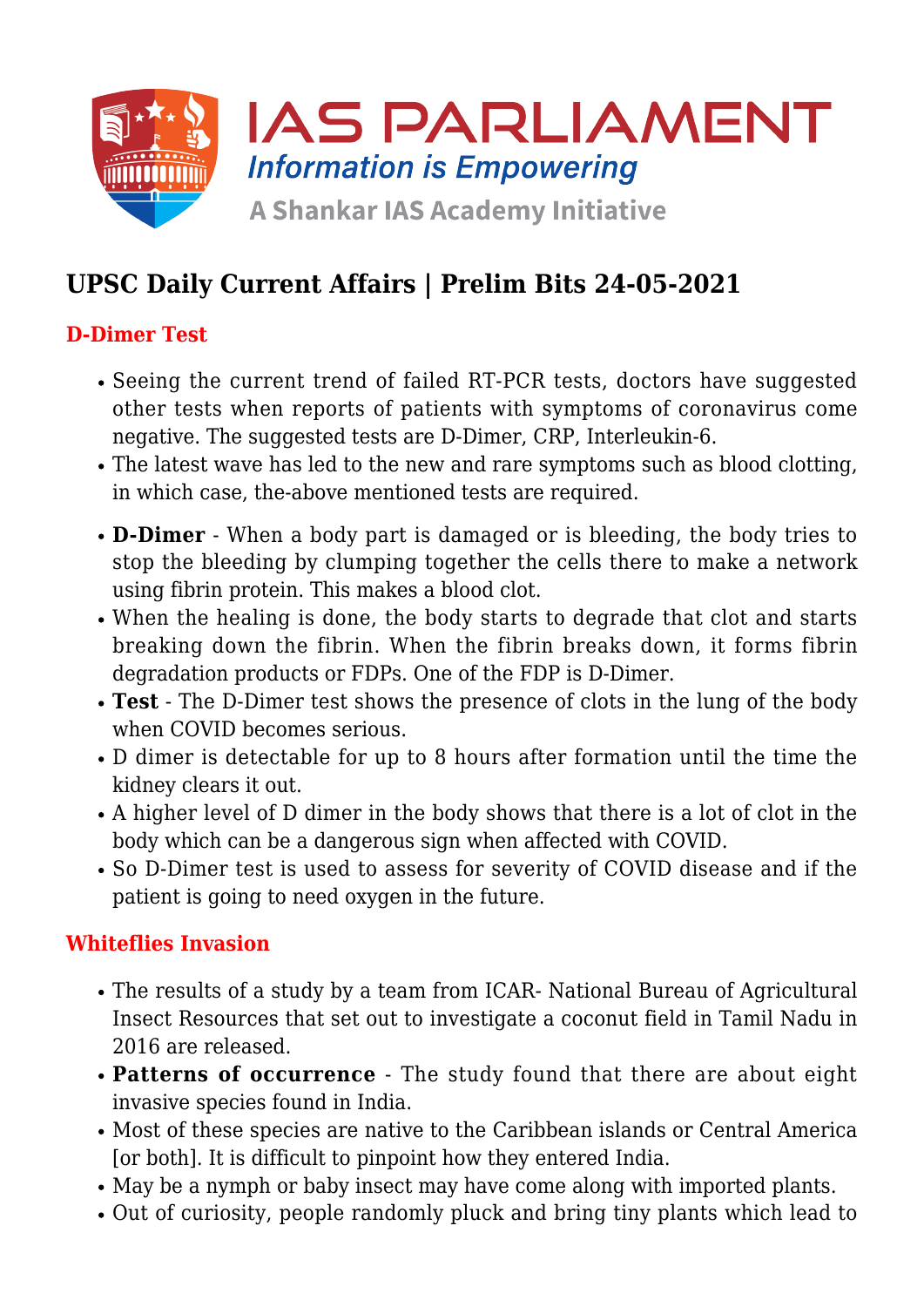the accidental introduction of invasive species.

- **Invasion** The first invasive spiralling whitefly Aleurodicus dispersus reported from Kerala in 1995 is now spread across India except Jammu & Kashmir.
- Similarly, the rugose spiralling whitefly which was reported in Pollachi, Tamil Nadu in 2016 has now spread throughout the country including the islands of Andaman Nicobar and Lakshadweep.
- **Reasons** The host range of all of the invasive whiteflies was increasing due to their polyphagous nature (ability to feed on various kinds of food) and prolific breeding.
- Aleurodicus dispersus and Aleurodicus rugioperculatus have been reported on over 320 and 40 plant species, respectively.
- Other invasive whiteflies were found to expand their host range on plants species, especially coconut, banana, mango, sapota, guava, cashew, and ornamental plants and important medicinal plants.
- **Control** Entomopathogenic fungi (fungi that can kill insects) specific to whiteflies are isolated, purified, grown in the lab or mass-produced.
- They are applied into the whitefly infested field in combination with the release of lab-reared potential predators and parasitoids.
- Continuous monitoring of the occurrence of invasive species, their host plants and geographical expansion is needed.

# **Sensitive Birds**

- A new study noted that juvenile zebra finches raised in an environment that simulated city traffic noise had weaker immune responses and delayed vocal development than chicks raised in quiet nests.
- These findings indicate that young songbirds, just like human children, are particularly vulnerable to the effects of noise because of its potential to interfere with learning at a critical developmental stage.
- The traffic noise pollution also has the potential to affect the cultural evolution of birdsong.
- A previous study proposed that traffic noise reduced breeding success in Willow Warblers (Phylloscopus trochilus).
- Another paper found that hearing the noises of cars driving by was enough to inhibit cognitive performance in songbirds.
- The loud noise has been known to disrupt the ability of birds to communicate and even attract mates.

# **Tentative List of UNESCO World Heritage Site**

The Archaeological Survey of India forwarded the Maharashtra government's tentative serial nomination seeking the World Heritage Site tag for 14 forts,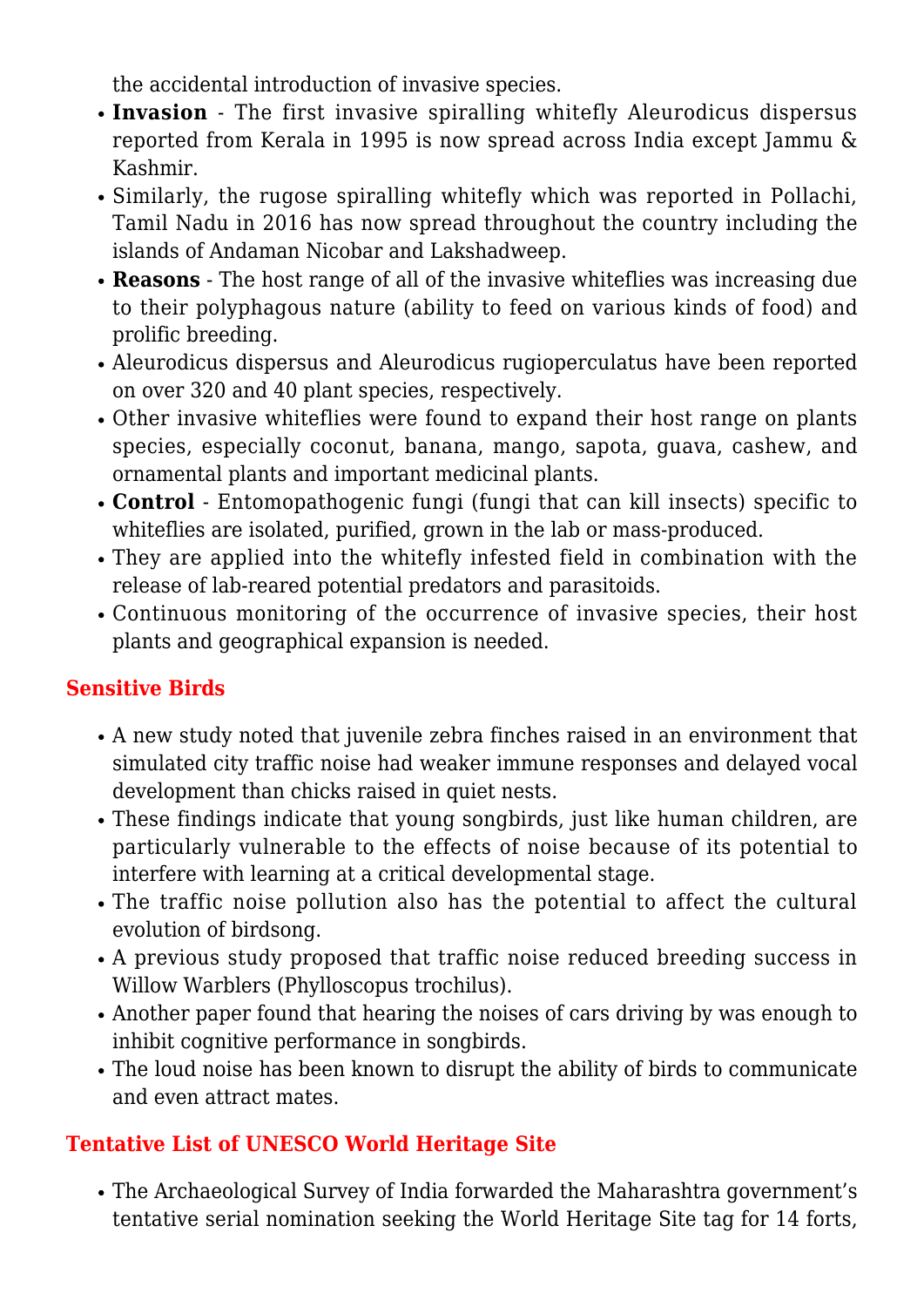to UNESCO through the Ministry of Culture.

- These 14 forts are from the era of 17th century Maratha king Chhatrapati Shivaji Maharaj on the theme of Maratha Military Architecture in Maharashtra.
- **Tentative Lists** The UNESCO has accepted the serial nomination in Tentative Lists of its World Heritage Site (WHS).
- According to the World Heritage Convention's guidelines, a tentative list is an "inventory" of properties a country believes deserves to be a WHS.
- After UNESCO includes a property in the Tentative List, that country has to be preparing a nomination document that will be considered by the UNESCO World Heritage Committee.
- **WHS** A WHS is a location with a cultural and/or natural significance which is so exceptional as to transcend national boundaries and to be of common importance for present and future generations of all humanity".
- The list of WHS is maintained by the international 'World Heritage Programme', administered by the UNESCO World Heritage Committee.

# **The 14 Forts in Maharashtra's proposal**

- **Raigad Fort or Rairi Fort** It is built on a large wedge of a hill in the Sahyadris, separated from the main range by a ravine.
- The capital fort of the Maratha Empire, it was rebuilt for the coronation of Chhatrapati Shivaji Maharaj.
- **Rajgad Fort** Hill fort in Pune district, capital of the Maratha Empire under Shivaji for 26 years, before the capital moved to the Raigad Fort.
- **Shivneri Fort** Near Junnar in Pune district. It is Shivaji's birthplace, and an example of Bahamani/ Nizamshahi architecture providing a backdrop to narrative of guerrilla warfare.
- **Torna Fort**  It was captured by Shivaji in 1646, and this marked the beginning of the Maratha empire.
- **Lohagad** Close to Lonavala, it is an example of Maratha hill fort architecture until Peshwa period.
- **Salher Fort** One of the highest forts in Sahyadris, located in Dolhari range, Nashik. Battle of Marathas and Mughals happened here in 1672.
- Mulher Fort Surrender of Mulher in Nashik ended 3<sup>rd</sup> Maratha War.
- **Rangana Fort -** Aurangzeb tried to conquer this fort in Kolhapur along with Bhudargad and Samangad in his Deccan campaign, did not succeed.
- **Ankai Tankai Forts** In Nashil district, Ankai and Tankai are separate forts on adjacent hills, with a common fortification wall.
- **Kasa Fort or Padmadurg**  It was built on a rocky island off coast of Murud, and provided a base for naval military operations.
- **Sindhudurg Fort** This sea fort was built by Shivaji in 1668. It is considered